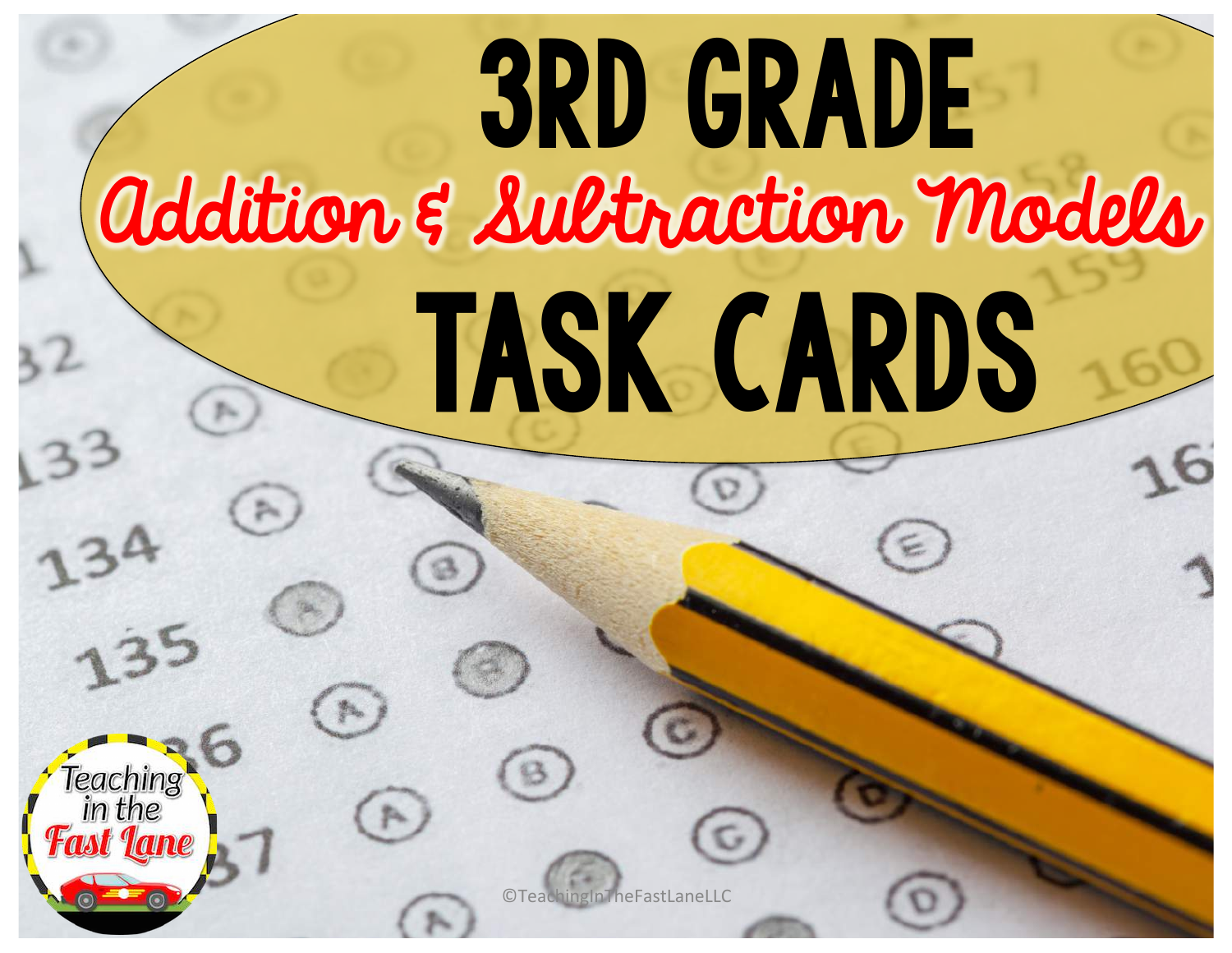### **THANK YOU FOR YOUR PURCHASE,**

#### DEAR TEACHER.

THIS RESOURCE IS FOR YOUR PERSONAL CLASSROOM USE IN ONE CLASSROOM ONLY. IF YOU WOULD LIKE ADDITIONAL COPIES FOR YOUR TEAMMATES. YOU CAN PURCHASE ADDITIONAL LICENSES FOR A DISCOUNT. TO PURCHASE ADDITIONAL LICENSES, GO TO YOUR "MY PURCHASES" PAGE ON TPT AND SELECT THE NUMBER OF LICENSES YOU WISH TO PURCHASE.

**BUY ADDITIONAL LICENSE** 

**DOWNL** 

PLEASE VISIT MY **TEACHERS PAY TEACHERS STORE: TEACHING IN THE Fast Lane** FOR MANY DIFFERENT PRODUCTS!

BITLY.COM/SHOPTEACHINGINTHEFASTLANE WWW.TEACHINGINTHEFASTLANE.COM

KG Fonts

leaching

User License(s) Purchased

Cover photo from Deposit Photos

Credits:

TERMS OF USE: © 2017TeachingInTheFastLaneLLC. ALL RIGHTS RESERVED, PURCHASE ENTITI ES THE PURCHASER THE RIGHT TO REPRODUCE THE PAGES FOR ONE CLASSROOM ONLY. DUPLICATION FOR MORE THAN ONE CLASSROOM SUCH AS ANOTHER TEACHER. GRADE LEVEL. SCHOOL. OR DISTRICT IS STRICTLY FORBIDDEN WITHOUT WRITTEN PERMISSION FROM THE AUTHOR, COPYING ANY PART OF THIS PRODUCT AND PLACING IT ON THE INTERNET IN ANY FORM IS STRICTLY FORBIDDEN AND IS A VIOLATION OF THE DIGTIAL MILLENNIUM COPYRIGHT ACT (DMCA).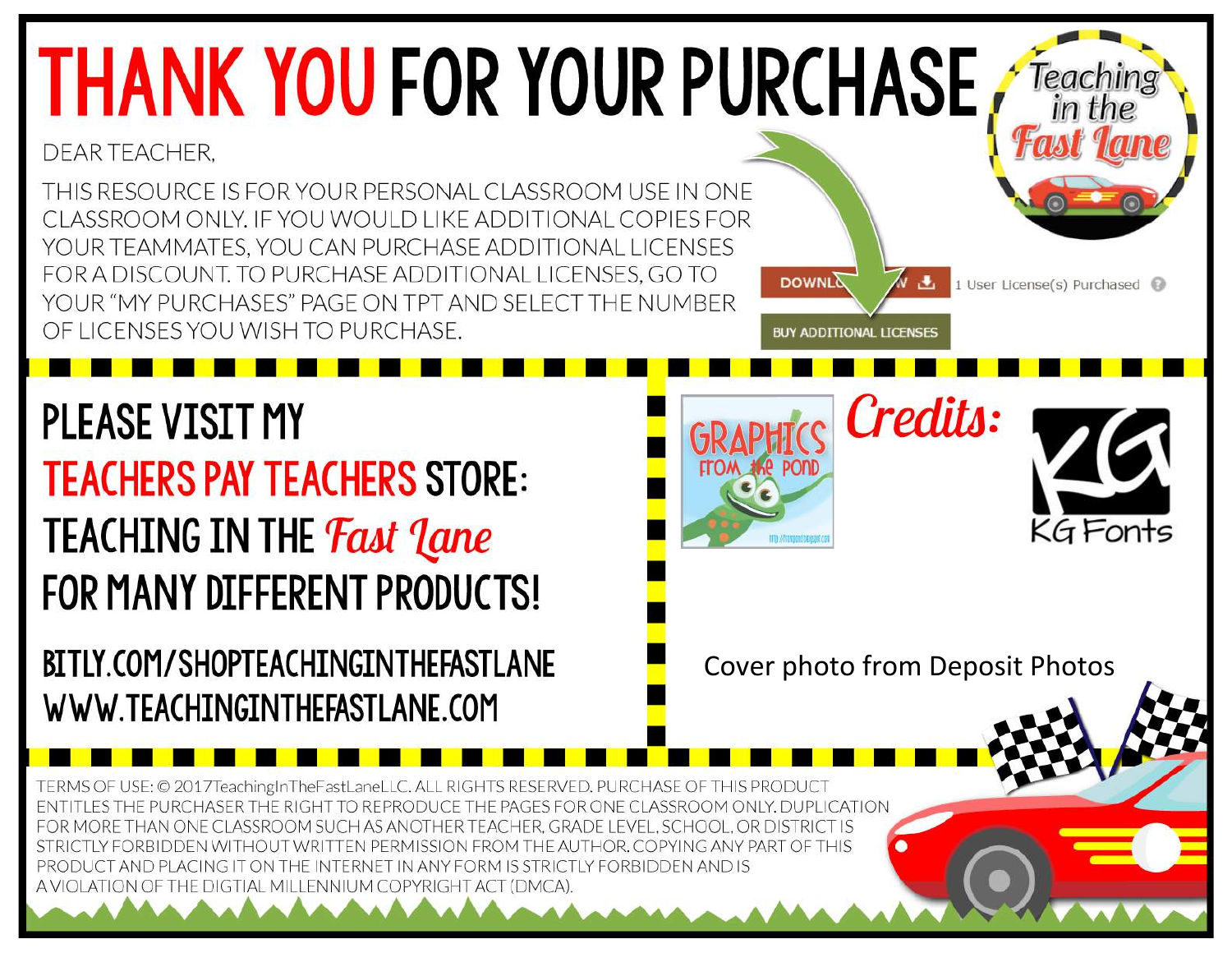## math task cards

#### Included in this product are:

- 24 task cards with questions based on the 3rd grade math TEKS
- Recording sheet for students to record their answers
- Answer key so that you or the students can check their work

### Some ideas for using these cards are:

- Test prep and review
- As a center
- Partner work
- Small group review or activity
- Independent work
- Scavenger hunt (My personal favorite-hang the cards in random order all around the room. Students hunt for each card and record their answers.)
- Play a whole class game such as Scoot
- Play Quiz-Quiz-Trade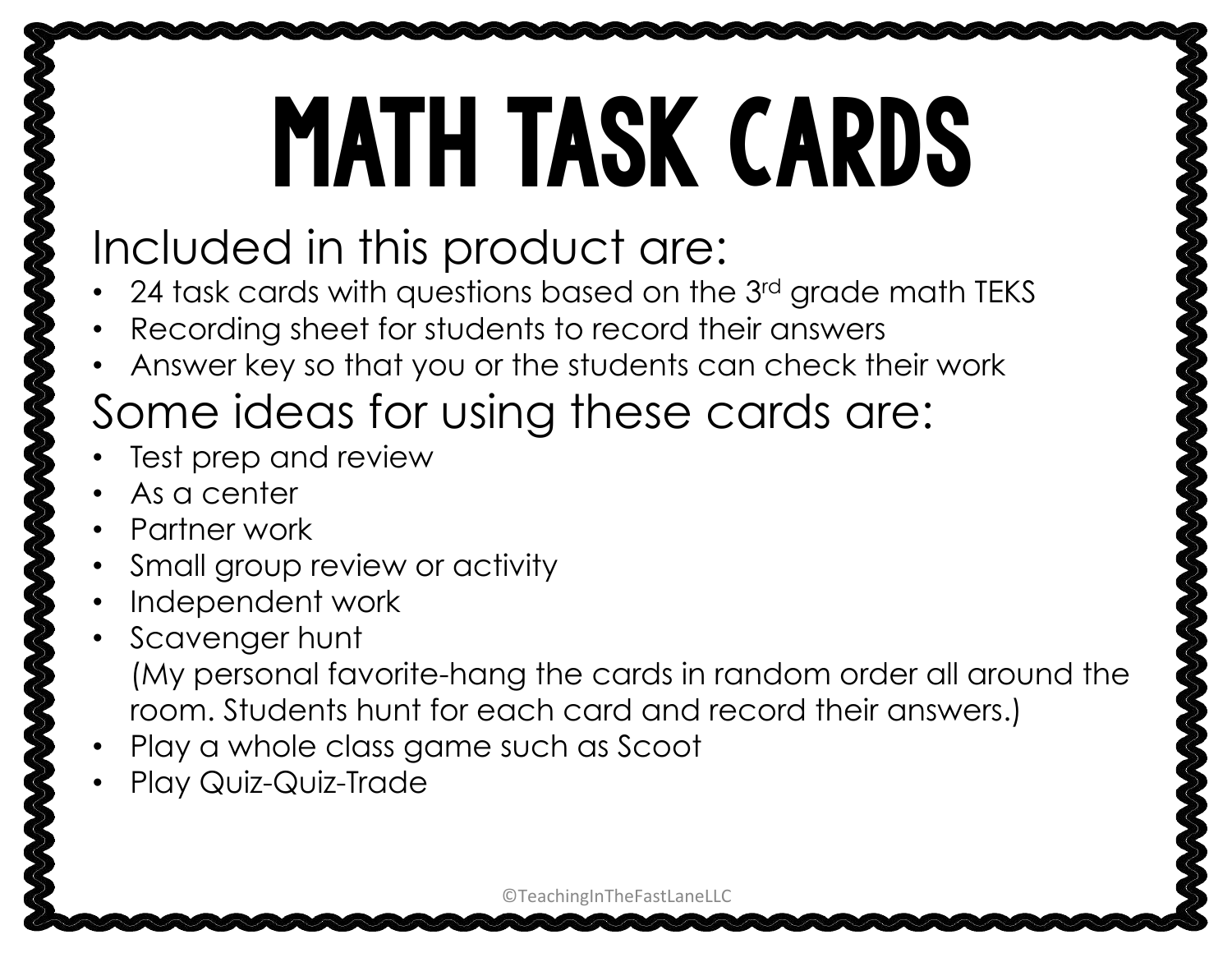## math task cards

Teacher Instructions:

- 1.Print product on cardstock for durability
- 2.Laminate and cut apart individual task cards
- 3.Copy enough answer sheets for each student to have one.

4.Store in a folder, envelope, sealing bag, or hole punch each card and place them on a ring.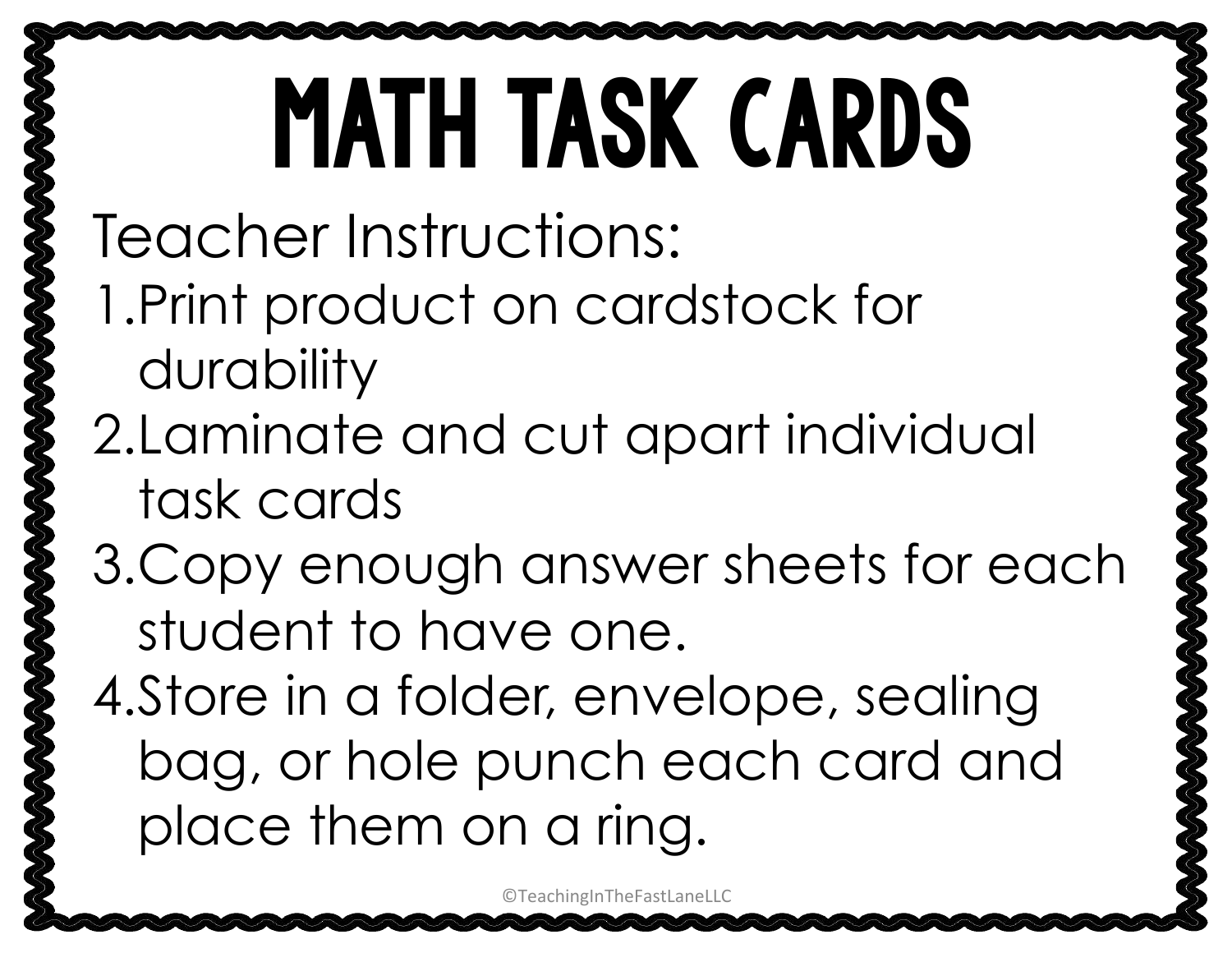There are 129 people in a movie theater. 19 of them are children. Using a base ten model, represent the number of adults in the movie theater.

 $rac{60}{50}$   $\frac{11}{11}$ 

 $\equiv$  30  $\overline{\equiv}$  20

 $\begin{array}{ccc} & & \ & \circ & & 2 \\ & & \circ & & \end{array}$ There are a number of people vaiting to enter a museum exhibit. Afte ten minutes some of the people have entered the exhibit.  $\sim$  n  $\sqrt{2}$ represents the number of people still waiting to enter the *Exhipide Write the* number sentence represent ad by the **<sup>X</sup> X <sup>X</sup>**

model.

**X** 

The the moment shows the w ten per the for the day in Austin, TX. The high of the same day was 12 degrees warmer. V hat was the high?

3 4 A particle of pattern tiles com with 54 square tiles, 29 parallelogram tiles, and 32 triangle tiles. Write a number sentence that could be used to find the number of pattern tiles in the PachingInTheFastLaneLLC **Contract Contract Contract Contract Contract Contract Contract Contract Contract Contract Contract Contract Contract Contract Contract Contract Contract Contract Contract Contract Contract Contract**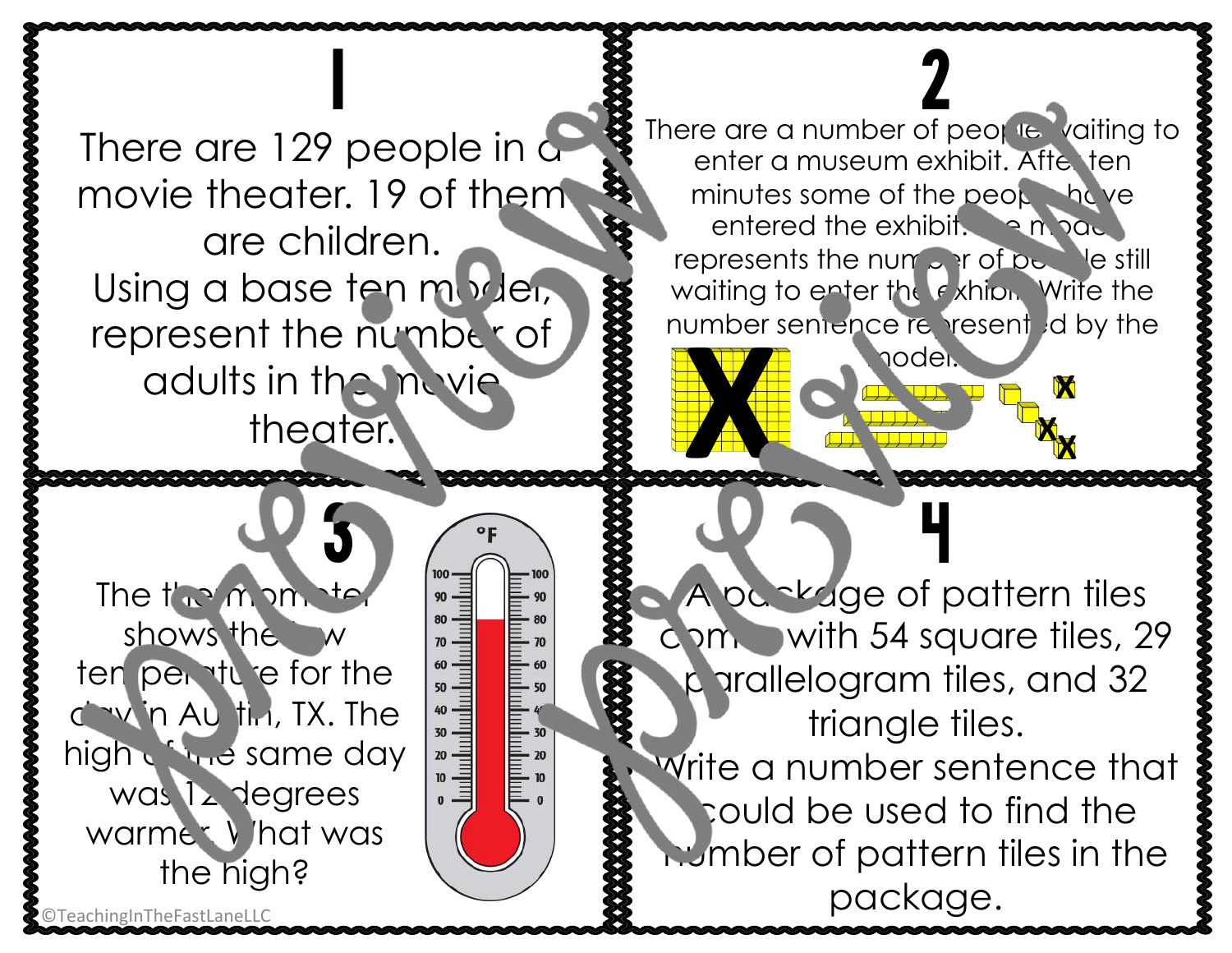Sue has \$100 to spend. She spent \$27 on a video game and another  $$15$  on  $\sim$  shirt. How much money Moes she still have? Create a model showing the problem.

There are 48 girls and 57 boys in the third grade at Franklin Elementary. They are going on a "eld trip" ind each student needs to  $b_n$  \$4. So far, 36 students have brought their money.

5 6

7 8 9 7 8

Write an equation to find now many students stuble edd to bring their field tri<sub>n</sub> money?

There are a number of prizes you could choose to buy with your tick  $ets.$  on  $\theta$  of the items are sold out. Write in equation to represent the problem modeled on the number line.

2 3 4 5 - 7 8 9 10 11 12 13 14 15 16 17 18 19 20

The PE equipment room has the following pieces of equipment: 2 hula hoops 17 sports balls 18 jump ropes Write an equation that can be used to find the number of

pieces of equipment.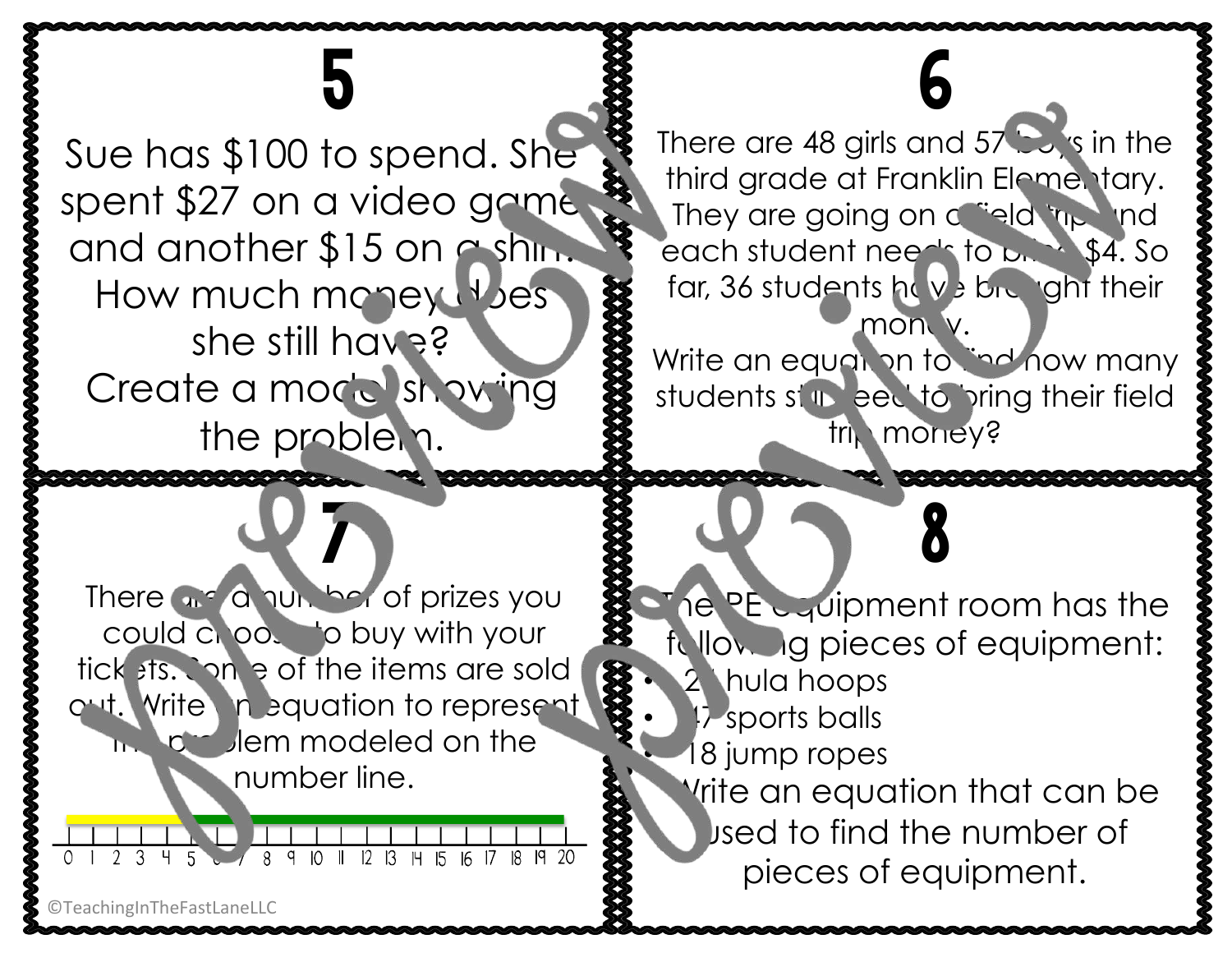There are 209 beads in a bag. You use 150 of the beads to make a necklac for your mom. Create a model to show how many beads are left in the bag.

**9 10** There are 97 pieces of cloting in Kyra's closet. After going through the clothing she decides to keep  $63 p \sim 20$  of clothing as shown in the model below. Write an equation that can be used to show how many pieces of clothing she is gotting dof.

**97** 

**63 ?** 

1 1 12 A monie is 21<sup>4</sup> minutes long. You watched 49 minutes be fore to king a break then wetched another 87 minutes. Write a number sentence that could  $b \ge 0$  used to find the minutes left in the movie.

here are 68 seats on a bus. 14 on the seats are filled by k. d. and another 28 seats are filled by adults. Create a model showing how many seats on the bus are empty.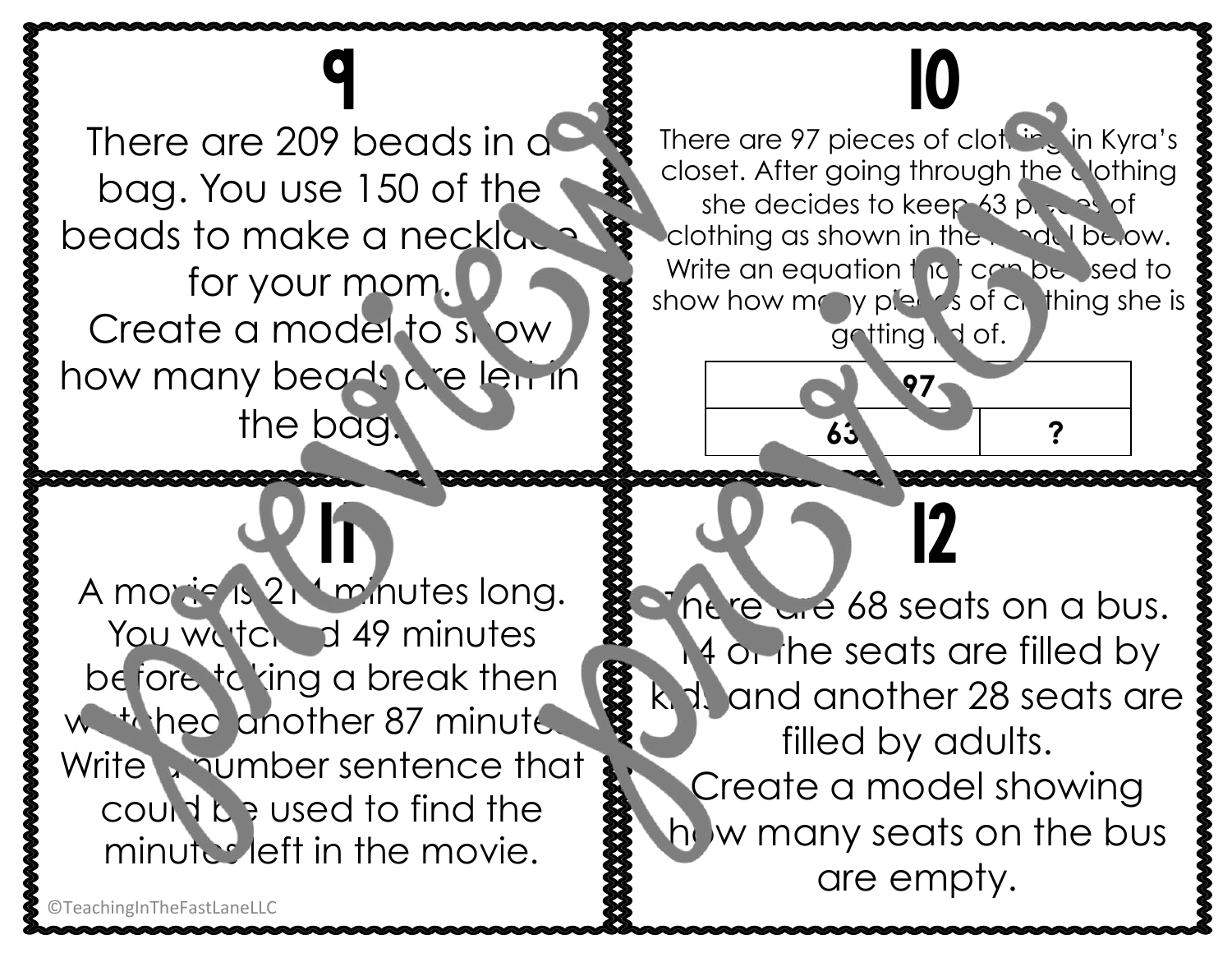A box of supplies has a number of pens in it. A certain number of pens are out of ink. The model represents the number  $\sum_{n=1}^{\infty}$ of pens that still work. Write the number sentence represented by the mode

**X X** 

9 10 11 12 13 14 15 16 17 18 19 20

The thermometer shows the high temperature today .. North Pole, Alaska. The low of the same day was 13 degrees lower. What was the low of the day?

 $80 -$ 

30  $.20$ 

 $\frac{13}{8}$  H

 $\mathbf{\hat{x}}$ 

怒

SSS<br>SSS

There are a number of students in line in the cafe ia. After 3 minutes some on the students have already paid and the rest are still in line. Write an equation to represent the problem modeled on the number line.

8

©TeachingInTheFas

15 15 16 A large bag of candy has 19 feces in it. A small bag candy has 48 pieces of candy in it. Write a number sentence to how how many pieces of

cundy are in two large bags and one small bag of candy.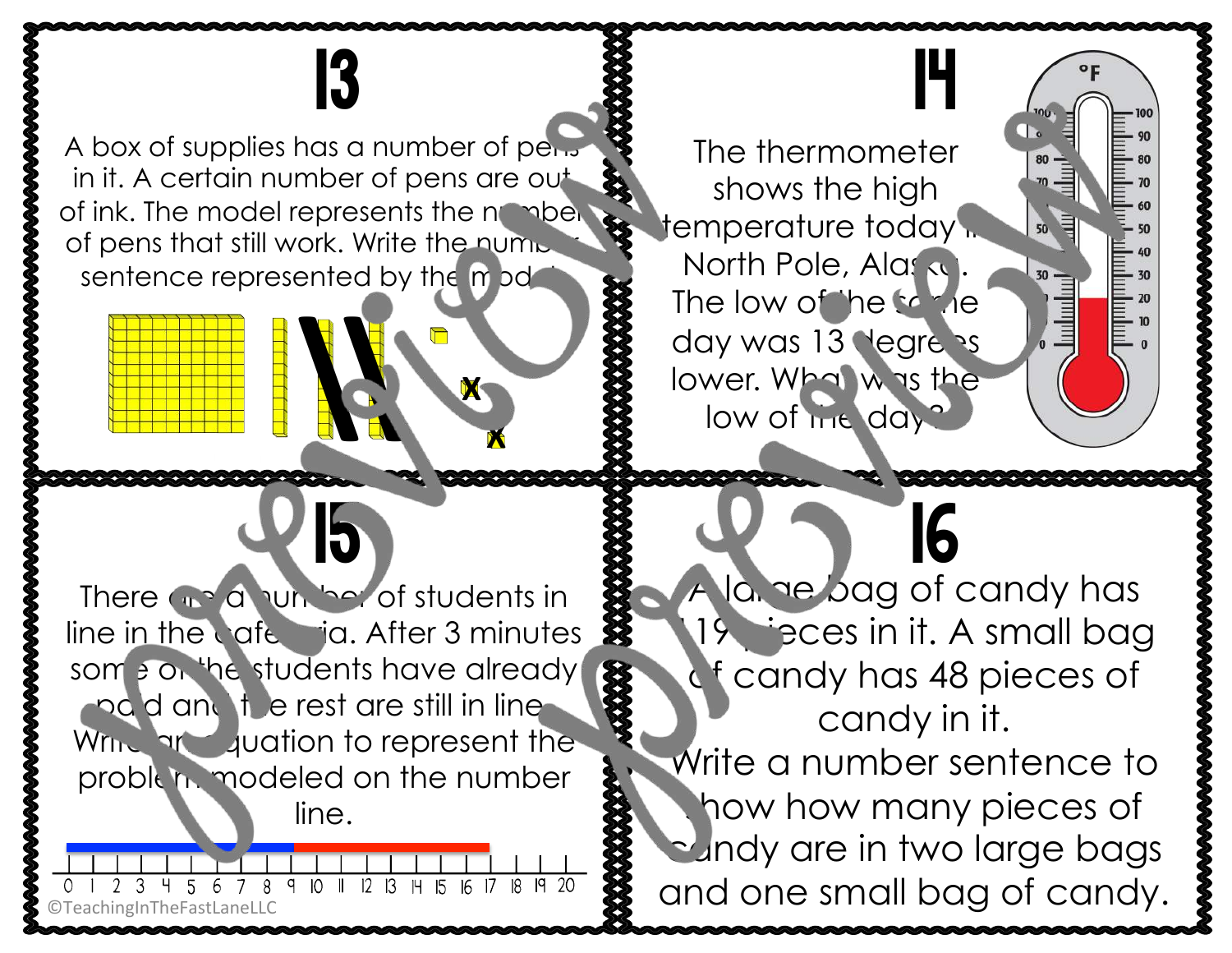A bottle of shampoo has 48 fluid ounces of shampoo in it. You use 1 ounce of shample each day for three days. Write a number sentence that could be used to find how much shampoor if still in the bottle.

Tony has \$27 in his piggy bank. He receives \$12 for his birthday and spends  $\sqrt{5}$  of it on a poster. Write an Cauction the could be used to find the amount of  $mc_1$ ,  $\sqrt{h}$  has after purchasing the poster.

 $\frac{17}{2}$ 

19 20

E

There are 14 people in a rest Can After ten minutes 12 more people come in. After  $f_{\text{in}}$  inutes there are 37 people in the restaurant. Created a model showing the problem.

A *provinie* recipe makes a batch of a dozen brownies. Yu eat seven of the brownies before making another batch. Write an equation you could use to show how many brownies you have now.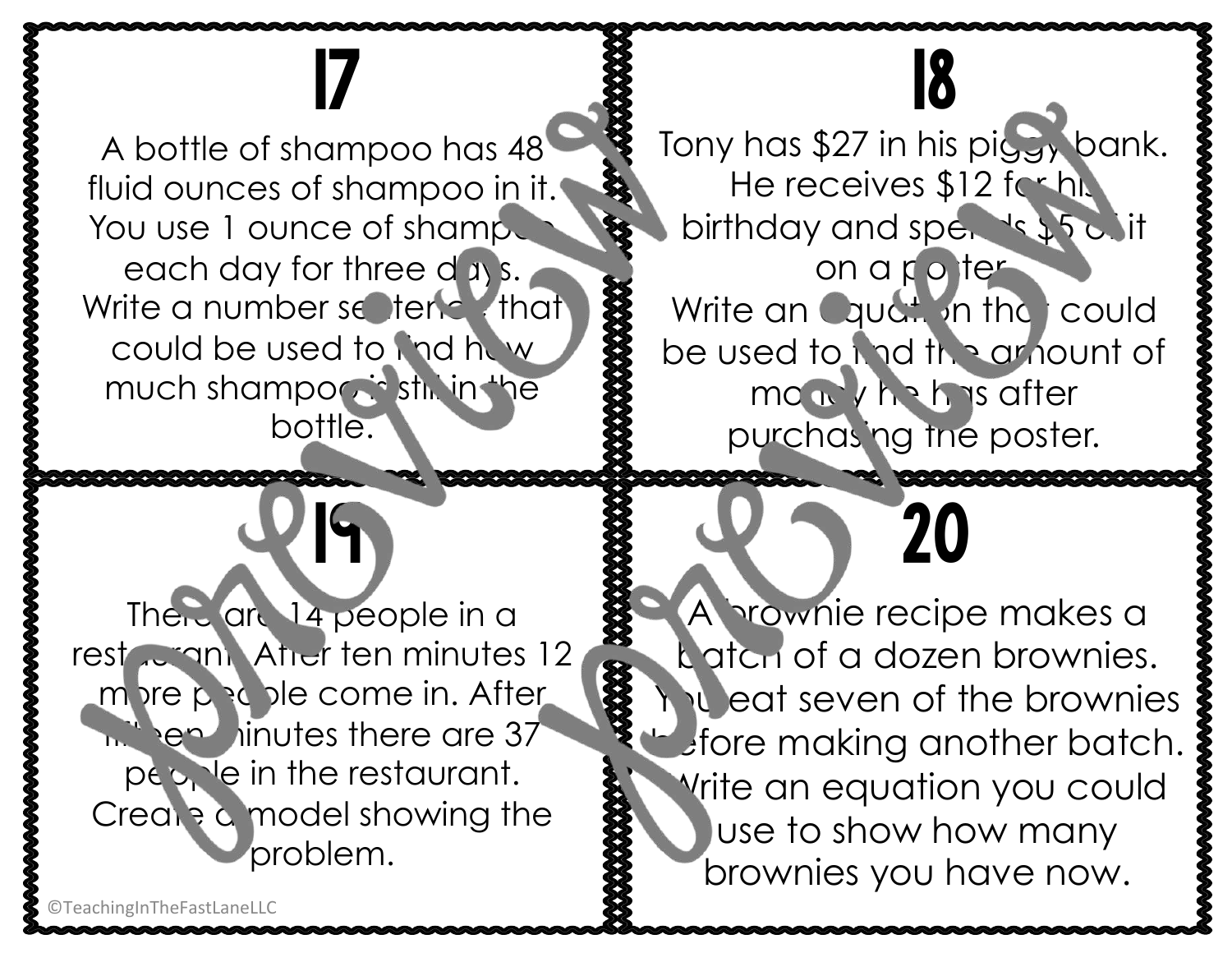There are a number of cookies in box. Some of the cookies are chocolate chip and the restare oatmeal. Write an equation to represent the total number of cookies modeled on the number line.

 $8<sup>1</sup>$ 

9 10 11 12 13 14 15 16 17 18 19 20

 $21$   $32$ There are four hundred nineteen students in an assembly. 112 of the students are receiving recognition for their summer reading. Create a model por esenting the students  $a^t$  the assembly.

A school is trying to raise  $$1,000$  to build c new slide. The PTA don ited \$500 to get them started and tudents raised another \$227. Write **A number sentence that** could be used to find how much money they need to raise to meet their goal.

### 23 23 24 25

There are a number of gifts at a Lither y party. After ten minutes a **REACT** number of gifts have already been of ened and some are still wrapped. Write an equation to represent the problem modeled on the number line.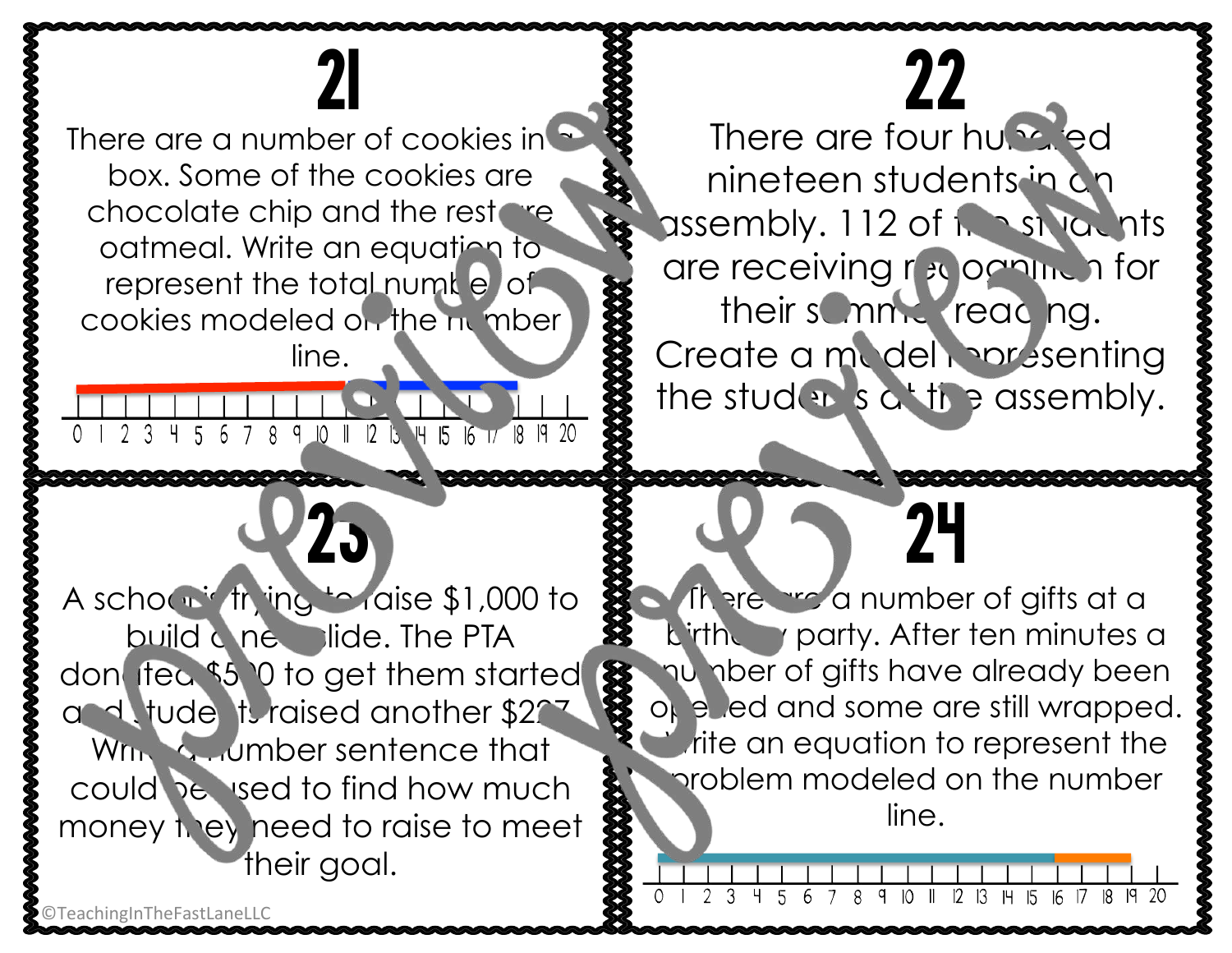